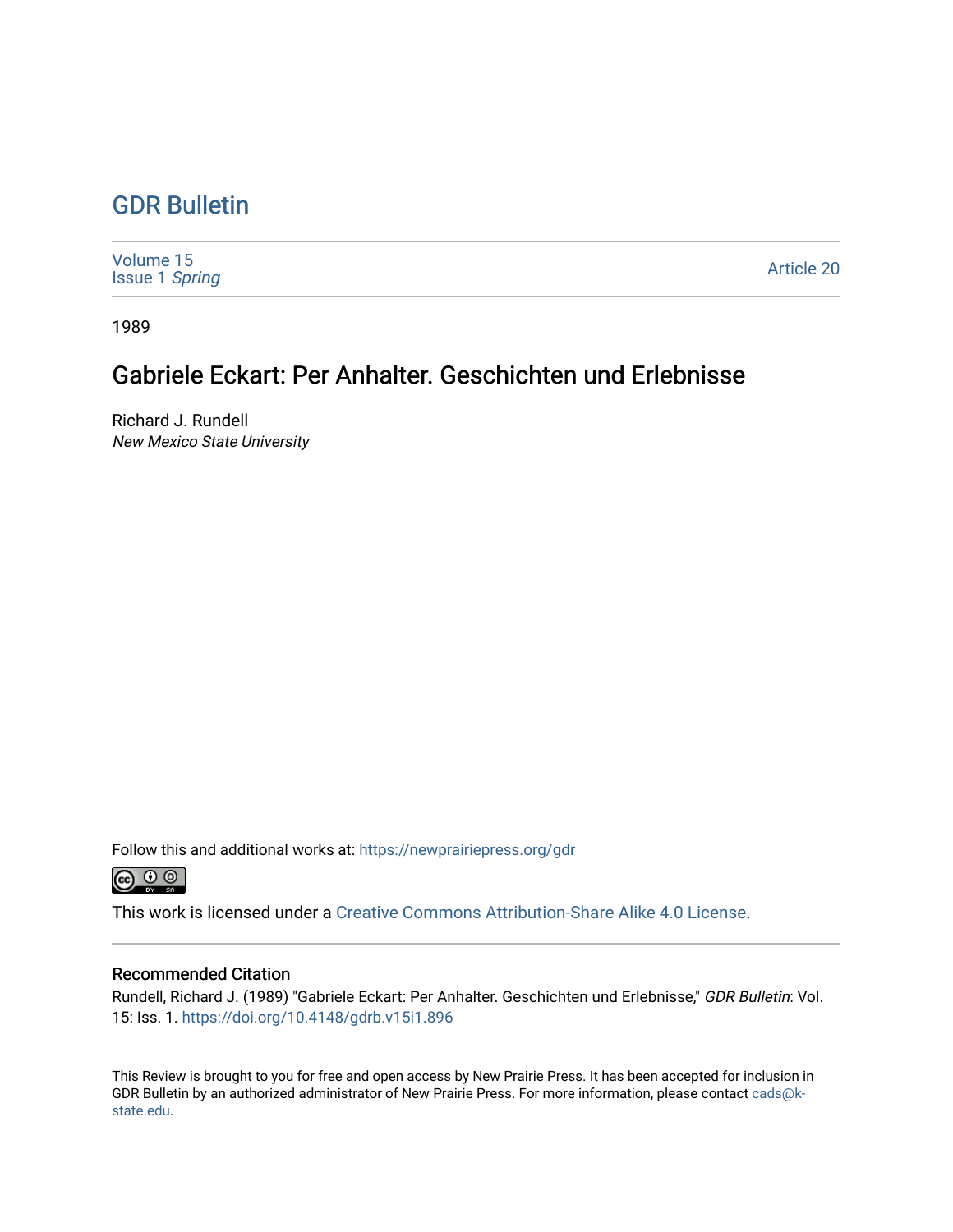background to present the people whom he has encountered in his unusual life. Most touching are his portraits of the older generation—especially his grandparents. For example, "Wie ich meinen Großvater kennenlernte" is an affectionate recollection of the grandfather, who unhesitatingly assumes the responsibility for the Strittmatter family when Strittmatter's father is off at war. Another memorable portrait is that of his aunt Elli or "Schneewittchen," whose fairytale "happy ending" only occurs in death, for her life is one of continuing hardship and disappointment.

Strittmatter recaptures the awe and fascination of the circus in "Zirkus Wind," whose hero, Charlie Wind, a circus performer, unsuccessfully attempts to become a Normalmensch. Strittmatter's sensitive portrayal of this person mirrors his own struggles with trying to become a writer. "Meine Freundin Tina Babe" reveals the two increasingly different yet complementary persons in Strittmatter: the nascent writer and the ordinary man, whose job permits him to meet a host of different people. The preoccupations of these various people are heightened by the setting—National Socialist Germany.

"Grüner Juni" looks back at the Germans and Germany during that first post-war June, which represents an opportunity for a new beginning. Before this can happen, however, Strittmatter must deal with his past, and with ironic detachment, he narrates the demise of his first marriage.

Lebenszeit consists of excerpts taken from a number of previously published and unpublished Strittmatter works. Both the title and subtitle suggest that this volume is autobiographical, but Helga Pankoke, the editor, does not present Erwin Strittmatter's life in a traditional chronological sequence. Instead, the text is impressionistic: one topic leads to another. Thus, less than three pages after Strittmatter's birth, there is a passage dealing with a conversation with Brecht. Indeed, the accompanying family photographs actually provide a better chronological foundation than Strittmatter's anecdotal reflections and recollections. The central theme of Lebenszeit is Erwin Strittmatter's vision and concept of a writer. For Strittmatter,

reveal his charm, wit, and humility as a writer.

Of the two volumes, Nachtigallgeschichten is the more noteworthy, because it offers a glimpse of the ordinary people of a bygone Germany. As an ordinary person, Strittmatter succeeds in emphasizing the humanness which we all share, and that undeniably is what makes his stories and writings so enjoyable. At one point in "Wie ich meinen Großvater kennenlernte," Strittmatter states that "Großvaters Dichtungen bestanden nur aus Gesprächen." Fortunately for us, Erwin Strittmatter is a storyteller as well as a writer.

Susann Samples Mount Saint Mary's College

Eckart, Gabriele. Per Anhalter: Geschichten und Erlebnisse. Berlin: Buchverlag Der Morgen, 1987. 143 pp.

The twenty-one interview transcriptions which Gabriele Eckart published in West Germany in 1984 as So sehe ick die Sache: Protokolle aus der DDR were sufficiently negative in their critical, dissident tone, that one is slightly surprised to encounter this collection of stories, a number of which paint a rather bleak and depressing image of the GDR. There are twelve of them, vignettes of ordinary individuals with whom one can identify, of varying lengths (4-37 pages). Men and women, old and young, in love and alone, happy and resigned—these dozen rather pointedly undramatic tales constitute a mosaic of human experience, which will be easily accessible to American readers. The book's title (also the title of the last story) is a metaphor for being on the road and meeting people on their own terms, listening dispassionately to their stories and reporting them in their own words; but these are fictional short stories, not interviews.

One of the most rewarding is "Die Lange," about an abnormally tall young woman to whom boys pay little attention until she meets a similarly shy and solitary construction worker who dances with her at the local disco. But the shyness keeps him from pursuing her seriously; one of his friends seduces the tall girl and gets her pregnant. The shy fellow, having given up

1